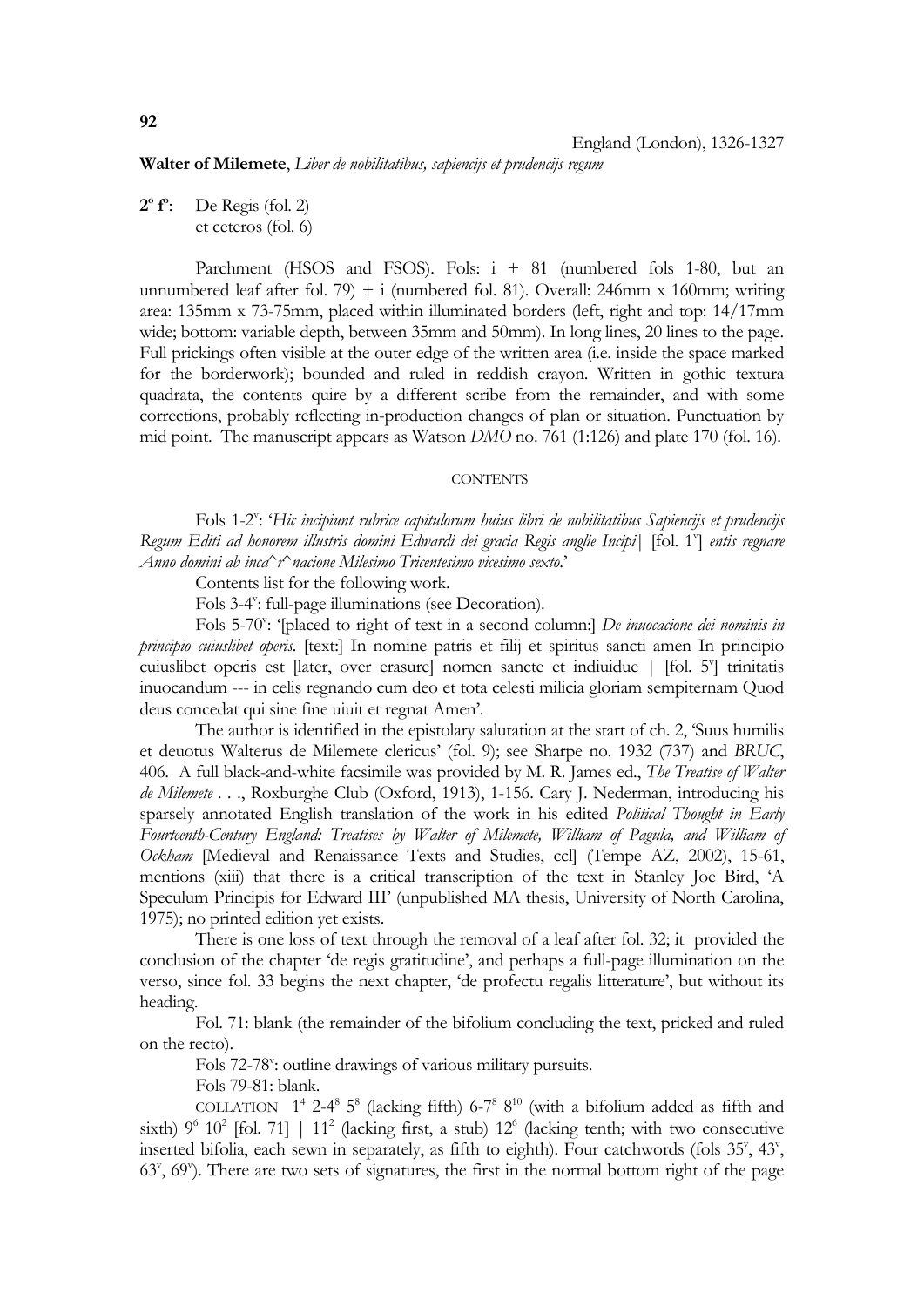foot, a quire letter plus roman numeral, probably originally on all leaves in the first half of each quire, but most cut away: in this system, quires  $2-8 = a-g$ , and h is assigned to the inserted bifolium of quire 8 (on fol. 54, both 'g iij' and below it, '3 7' in the crayon used for rules). In addition, a fuller set of signatures, although still very frequently cut away, appears in the upper right corner, composed of arabic numerals for both leaf and gathering; in this system, quires  $2-9 = 1-8$  (roman v appears on quire 5, first folio [fol. 29], f three times in quire 7, and ?g three times in quire 8). The signature '3 3' on both fols 23 and 27 suggests that signatures appeared on both halves of bifolia. At the top of fol. 56, the first leaf of the inserted bifolium, a partly cutaway instruction for binding: 'mediu $\leq m \leq x$ '.

 Fols 56-57 form an inserted bifolium, signed as such. This presents the end of the chapter 'de moralibus virtutibus', with the following chapter beginning on fol. 58. This presentation may reflect a mid-production change of plan linked to the decision to provide the double, full-opening miniature on fols 59<sup>v</sup>-60. This illustration, in turn, is succeeded by the page, almost entirely devoted to illuminations, opening the following chapter 'de preliis regis et eius prudencijs in bellis habendis et de militum exercicijs et alterius armate gentis'  $(fol. 60^{\circ}).$ 

 Certainly indicative of some change of programme is the opening of the volume. The introductory table of contents promises as the first chapter 'De orationibus et diuinis precibus regi conuenientibus Et de historijs actuum nostri creatoris a Rege Intuendis'. But this material does not appear, and the current incipit is the item presented in the table as the second entry.

TEXTUAL PRESENTATION AND DECORATION All the text pages have full borders, with illustration and coats-of-arms. Headings in red and historiated initials at chapter openings. The text is divided by champe type paraphs, gold leaf with blue or alternate blue and violet.

 There is extensive illumination, including six full-page and fifteen half-page miniatures, all exhaustively described James, xxiv-xxxv; at lxiv-lxxii of James's facsimile, A. van der Put discusses the extensive heraldric materials. Two of the artists are identifiable in the companion volume, BL, MS Additional 47680, and this MS may be associated with a London atélier also responsible for BodL, MSS Douce 231, e Musæo 60, and several other books; see PA 3, nos 575, 577-80, 587, 610 (53, 54, 56). There is further discussion at Lucy Freeman Sandler, *Gothic Manuscripts, 1285-1385*, 2 vols (London, 1986), no. 84 (2:91-93, the index entry 2:208). Sandler, in addition to extensive references, identifies hands in this MS with a number of books beyond those held in Oxford, including her nos 86 and 88 (2:94- 98), as well as Cambridge: Gonville and Caius College, MS 257/662.

 For the most detailed discussion of the artistic programme, see Michael Michael, 'The Iconography of Kingship in the Walter of Milemete Treatise', *Journal of the Warburg and Courtauld Institutes* 57 (1994), 35-47 (with seven plates), reporting findings from his 'The Artists of the Walter of Milemete Treatise' (unpublished Ph. D. thesis, University of London, 1987), a copy of which the author kindly deposited in ChCh. Michael argues ('Iconography', 37) that the miniatures were executed in two separate stages between the invasion of England by Isabella of France in September 1326 and the death of Edward II in September 1327.

The full-page illuminations include:

Fol. 3: St George presenting Edward III with the arms of England

Fol. 3<sup>v</sup>: mounted knights, approaching the facing recto

 Fol. 4: the storming of the Castle of Love with ladies throwing flowers at the attackers; on this genre of image, see Veronica Sekules, 'Women and Art…' in Jonathan Alexander and Paul Binski ed., *Age of Chivalry: Art in Plantagenet England 1200-1400* (London, 1987), 41-8 at 47; Michael Camille, *Mirror in Parchment: The Luttrell Psalter and the Making of Medieval England* (London, 1998), 118-9 and nn; and for the 1330 Valentine's Day pageant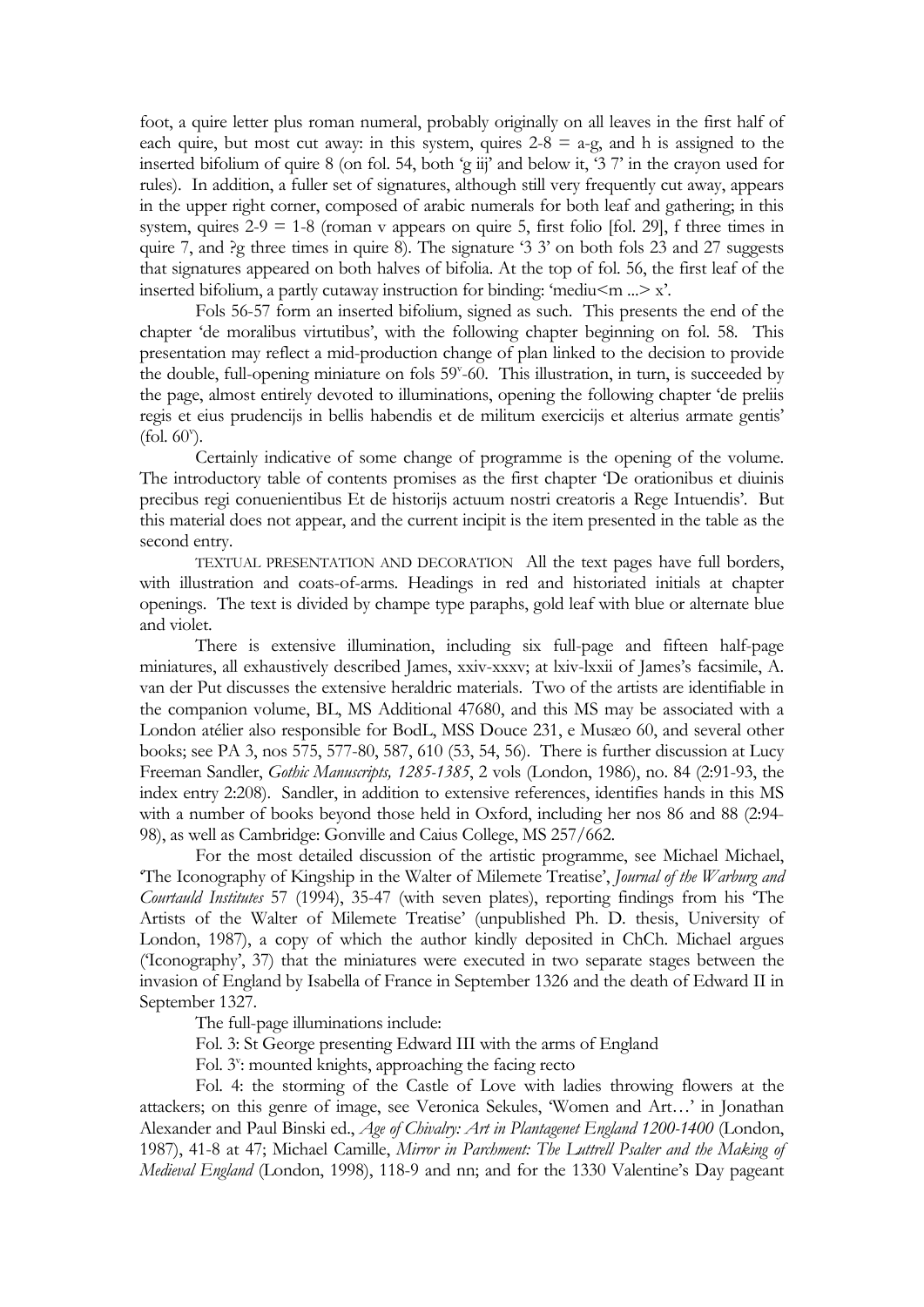potraying the image for Edward, Juliet Vale, *Edward III and Chivalry* (Woodbridge, 1982), 42 and 122-3 n11.

Fol. 4": Edward III seated to the left of his mother, Isabella of France, above their blazons, and with an angel presenting each with a flower

Fols 59<sup>v</sup>-60, a full opening: a battle scene among mounted warriors (those in the arms of England on the left), with the wounded, severed heads, and a 'pilour' stripping a corpse at the page foot

The line drawings of fols 72-78<sup>v</sup>, perhaps only unfinished outlines for painted pages, depict: fols 72, 73: knights defending a castle; fol. 72<sup>v</sup>: a man-propelled rolling siege engine; fol. 73": defenders repelling an effort to scale the walls of their castle; fol. 74: two soldiers operating an engine to throw flaming materials; fols 74v -75: a similar machine, in this case windmill-like, throwing beehives, with the bees flying out to attack a castle and its defenders opposite; fol. 75": miners with pickaxes being protected from defenders' stones by soldiers with raised shields; fol. 76: a bowman with a flaming pot attached to his bolt; fols 76°-77: soldiers erecting a rolling siege tower with ropes, and defenders of the castle; fols 77°-78: soldiers control a balloon with a hauser, while it floats over a walled city with a flaming bomb to be dropped; fol. 78': a soldier operating a catapult. These are likely to represent a history of Richard I's exploits on the Third Crusade; cf., for example, the illustration of fols 74v -75 with the contemporary London romance, *Richard Coer de Lion* 2655-80, 2902-20, 2935-42, ed. Karl Brunner, *Der Mittelenglische Versroman über Richard Löwenherz* (Vienna, 1913); and see R. Hanna, *London Literature, 1300-1380* (Cambridge, 2005), pp. 116-24. The twopage pictures generally do not coincide with the bifolia from which the quire is constructed.

 Notes recording the blazon – presumably instructions to the illuminators – were written and then removed by rewashing in the bottom margin of a dozen folios: fol. 5<sup>v</sup>, 12, 12<sup>v</sup>, 13<sup>v</sup>, 15, 15<sup>v</sup>, 17, 18, 18<sup>v</sup>, 20, 27, 28, 28<sup>v</sup>; they are all recorded by Michael, 'Artists', 378-84. There is also the conclusion of an instruction in the upper corner signature area of fol. 66: 'non sc<..>ptura'.

 See AT no. 283 (29-30) and frontis. (fol. 27, in colour). In addition to James's facsimile and the studies mentioned above, images from the manuscript have frequently been discussed and reproduced. See, among others: E. G. Millar, *English Illuminated*  Manuscripts of the XIV th and XV th Centuries (Paris, 1928), 21-23, plates 51-53 (fols 4<sup>v</sup>-5, 35<sup>v</sup>-36, 66<sup>v</sup>-67); Margaret Rickert, *Painting in Britain: The Middle Ages*, 2nd edn. (Harmondsworth, 1965), 135, plate 137 (fol. 68); Lilian M. C. Randall, *Images in the Margins* (Berkeley CA, 1966), figures 165 (fol. 69"), 320 (fol. 46"), 452 (fol. 36), 689 (fol. 29), and 694 (fol. 64"); J. J. G. Alexander, 'Painting and manuscript illumination for royal patrons in the later Middle Ages', Scattergood-Sherborne, 141-62 at 141-42 (cf. plate 1, of BL Additional 47680); Sandler, plates 217 (fol. 3) and 222 (fol. 68); Camille, *Image on the Edge: The Margins of Medieval Art* (London, 1992), 110 plate 58 (fol. 68); and Camille 1998, 78 plate 22 (fol. 46<sup>v</sup>).

BINDING A red velvet chemise, embroidered in gold thread (shieldshaped designs, perhaps intended to receive embroidered armorial material), identified by Giles Barber, *Textile and Embroidered Bindings*, Bodleian Library Picture Books special series 2 (1971), 4, as Italian, s. xv, and illustrated as his plate 1. The chemise is lined with tawed skin, to which are sewn pink leather pouches to take the boards of the binding, which are white leather over wood. The boards sewn on seven thongs, as in Pollard's Figures 4 and 5, s. xiv. Although the embroidered covering may be of Italian manufacture, the binding as a whole does not appear to have originated in Italy. Indeed, Frederick Bearman, 'The Origins and Significance of Two Late Medieval Textile Chemise Bookbindings in the Walters Art Gallery', *The Journal of the Walters Art Gallery*, 54 (1996), 163-87 (166) proposes that it is 'more appropriately understood as an English fifteenth-century(?) textile chemise binding, made of contemporary red velvet with embroidered decoration, possibly of Italian manufacture'. We have a vague *terminus post quem non* for the binding, in as much as a note has been added at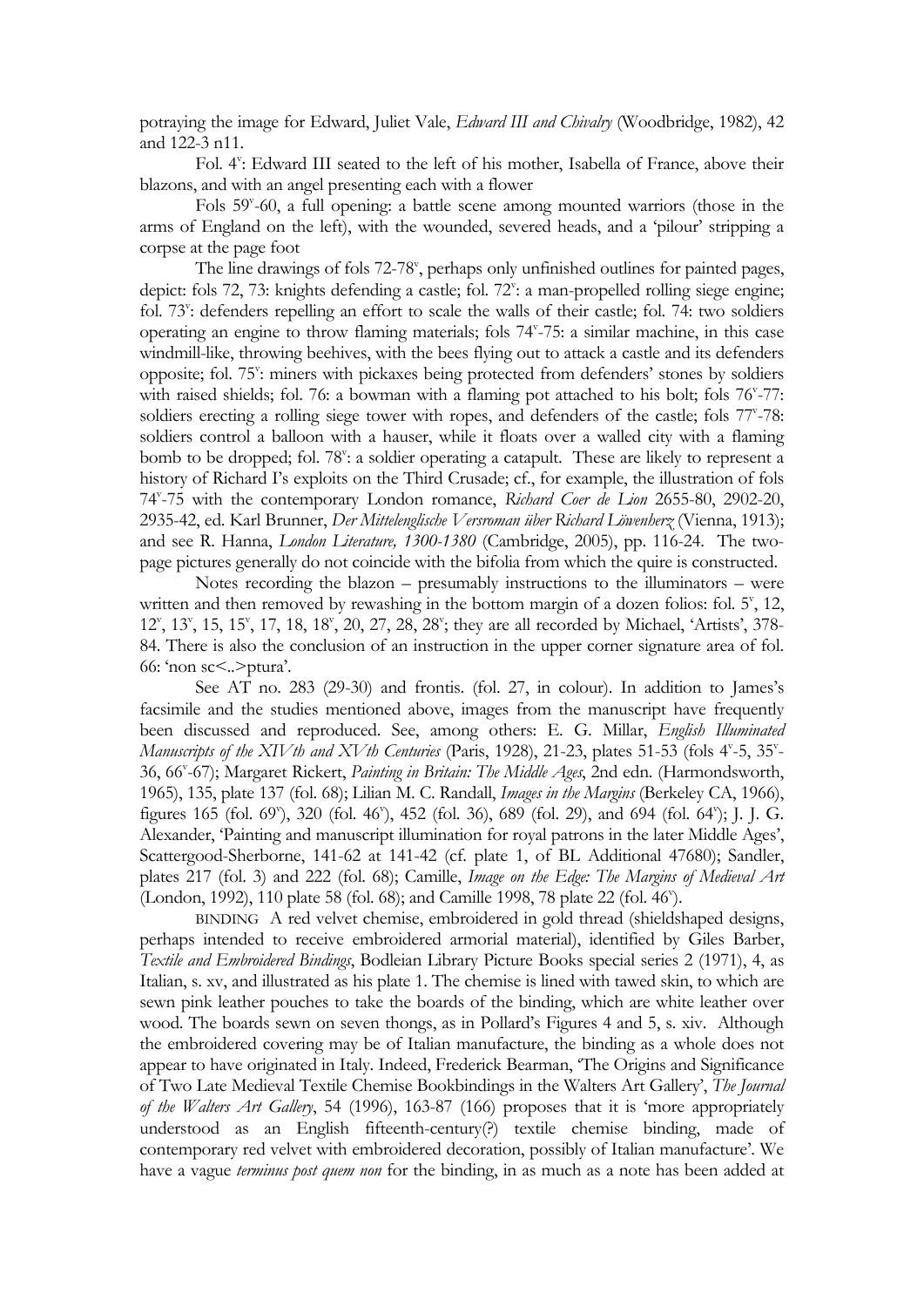the top of the final flyleaf ('nisi domine / illust[rissime] Reverendissime'; fol. 81) in a secretary script of the mid-fifteenth century. A further suggestion may be added: it may perhaps have been at the point of providing the chemise that pieces of thin material were stitched to the top of several folios, in order to protect the illumination; James records  $(xxxvii)$  six locations where these '(blue) silk guards' remain (fol.  $14^v$ ,  $27$ ,  $43$ ,  $46^v$ ,  $50$ ,  $59^v$ ); on one other occasion, some of the thread remains (fol. 24), while in nine instances, the holes for the thread alone survive (fol. 1, 3, 4, 8, 18, 21, 37, 44, 51). On the practice of silk guards generally, see Christine Sciacca, 'Raising the Curtain on the Use of Textiles in Manuscripts' in Kathryn M. Rudy and Barbara Baert ed., *Weaving, Veiling, and Dressing:Cultural Approaches to Textiles and their Religious Functions in the Middle Ages*, Medieval Church Studies, 12 (Turnhout, 2007), pp. 161-90.

 Pastedowns of old parchment, conjoint with flyleaves (fol. i, 81); a ChCh bookplate on the front pastedown. For a discussion of the binding in a wider context, see Jan Storm van Leeuwen, 'The Well-Shirted Bookbinding. On chemise bindings and Hülleneinbände' in T. Croiset van Uchelen et al., *Theatrum Orbis Librorum: Liber Amicorum Presented to Nico Israel on the Occasion of his Seventieth Birthday* (Utrecht, 1989), 277-305 at 294 (no. 6).

PROVENANCE The codex was certainly prepared in London for Edward of Windsor, the eldest child of Edward II and Isabella of France, the keeper of the realm from  $26<sup>th</sup>$  October 1326, and king as Edward III, crowned on 1<sup>st</sup> February 1327. It was one of two books on the art of kingship presented to Edward by Milemete, King's Clerk (illustrated in the half-page miniature on fol.  $8^v$ , at the head of the epistle that forms ch. 2). The second manuscript, formerly Holkham Hall, MS 458, is now BL, MS Additional 47680, a copy of the *Secretum secretorum*, discussed by James, *Treatise*, xxxviii-lxiii (with selected leaves reproduced at 157-86), and *Royal MSS*, no. 63 (228-29); as James indicated (xi), our manuscript was intended to supplement the *Secretum*.

 The precise timing of the production of the manuscript has evoked discussion and it has even been proposed that Milemete originally began the work 'with Edward II in mind and later modified [it] for his son': Libby Karlinger Escobedo, '"To the Illustrious Lord Edward:" A Re-evaluation of Audience and Patronage in the Milemete Treatise and the Companion *Secretum Secretorum*', *Manuscripta*, 50 (2006), 1-19 (17), reprised at greater length in ead., *The Milemete Treatise and Companion* Secretum Secretorum. *Iconography, Audience, and Patronage in Fourteenth-Century England* (Lewiston, NY, 2011). That argument is unconvincing. It draws attention to the alterations made to the text in our manuscript, though those interventions are subtle and often merely grammatical improvements (eg., fol. 5<sup>v</sup>, 'superesse' presumably written over 'superest'; here and in subsequent quotations italics signify corrections). The most significant changes occur in the second textual section, the 'Epistola allectiva' that begins on fol. 8", which opens 'Excellentissimo et illustri domino suo domino Edwardo divina provisione Regi Ang |[fol.9] lie Domino Hibernie Et Duci Aquitanie. Suus humilis et devotus Walterus de Milemete clericus reverenciam et honorem ^ac^ fidele de*vocionis obsequium seipsum* et...' (note that Milemete's name itself has not been altered). The invocation to the king must refer either to Edward II before his son was invested with the duchy of Aquitaine in 1325 or to Edward III after his father's deposition. Which Edward is meant is revealed later in the same section at fol. 10 where the recipient is addressed: 'quod vos domine *rex dux* et comes filius primogenitus et heres illustris domini nostri Regis *nuper*  anglie...'. The recipient is clearly Edward of Windsor, though the changes suggest the text may have been drafted before the overthrow of his father in the autumn of 1326 and then not revised with complete consistency at the point of the construction of the manuscript, only to be made consistent by the scribe at the final stage. This scenario can also apply to the heraldic programme, conceptualised in Edward II's reign for a manuscript to be given to the king's school-age son, and not fully updated in the changed circumstances following the deposition.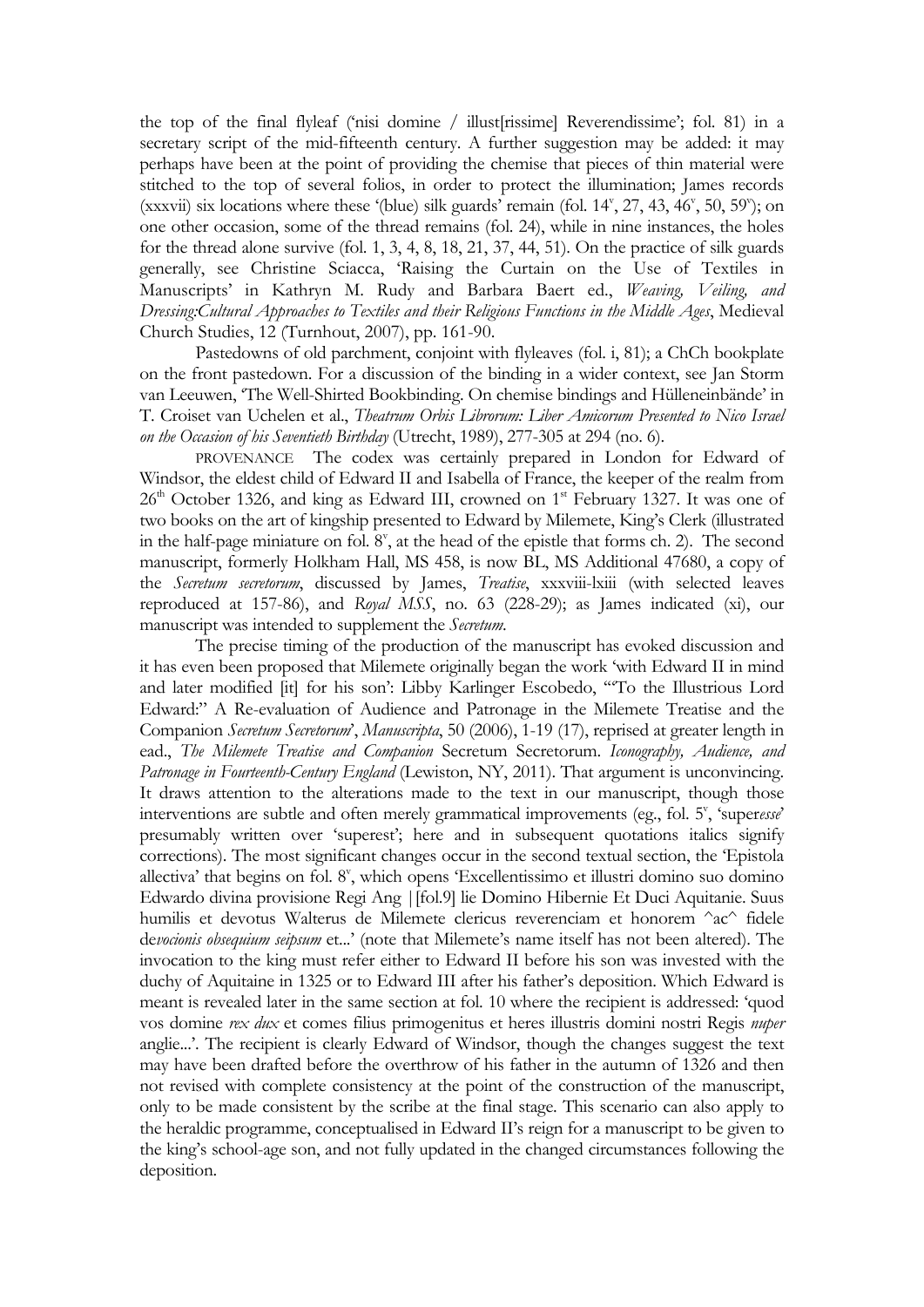As well as the copy made by Milemete, there was another manuscript of the *Secretum*, on this occasion in French translation, made for Edward in these years; it is now Paris: Bibliothèque nationale de France, MS fr. 571 and was given to Edward by Philippa of Hainault as part of her betrothal gift; see Sandler, no. 96 (2:103-5), Michael Michael, 'A manuscript wedding gift from Philippa of Hainault to Edward III', *Burlington Magazine*, 127 (1985), 582-99, and id., 'Towards a Hermeneutics of the Manuscript: the physical and metaphysical journeys of Paris, BnF, MS. fr. 571' in Peregrine Horden ed., *Freedom of Movement in the Middle Ages: proceedings of the 2003 Harlaxton Symposium (Donington, 2007),* 305-17; Michael associates this book with the Statutes of England in Cambridge MA: Harvard Law School, MS 12. Also contemporary is the small psalter, London: Dr Williams's Library, MS Anc. 6, with arms of Edward and Philippa, described by Ker, *MMBL*, 1:428-29; and Sandler, no. 74 (2:81-82); Lynda Dennison associates that book with the central 'Queen Mary Psalter' atelier, 'An Illuminator of the Queen Mary Psalter Group: the Ancient 6 Master', *The Antiquaries Journal*, 66 (1986), 287-314. See further Susan H. Cavanaugh, 'Royal Books: King John to Richard II', *The Library*, 6th ser., 10 (1988), 304-16 at 311-12.

 The continuing high honour in which this manuscript continued to be held in the century after its royal recipient's death is reflected by the luxury binding it received – more usual for a religious text – and the protection provided for the illumination. It received less kind attention from a doodler who, on two occasions, copied a detail of the illumination (fol.  $i<sup>v</sup>$ , 5). Its whereabouts in these years are unknown and, in the sixteenth century (as Thomas Hearne was later to note), it escaped the attentions of the bibliographers, John Leland and John Bale. That is not to say the manuscript was totally ignored by antiquaries: there is a set of seventeenth-century annotations identifying the people mentioned by their coats-of-arms (fol. i<sup>v</sup>, 1<sup>v</sup>, 2, 2<sup>v</sup>, 4<sup>v</sup>, 6<sup>v</sup>, 9, 10?, 11?, 11<sup>v</sup>, 19, 31).

 At fol. i, the donation to Christ Church is recorded: 'Bibliothecae Ædis Christi Oxon Librum hunc donavit Gulielmus Carpender Parochiae de Stanton super Vagam in Agro Herefordensi Rector Ejusdem Ædis olim Alumnus A.D. 1707'. Noted in the Donors' Register, MS LR 1, p.  $230<sup>b</sup>$  (the column headed 1706 but the donation recorded as 1707): 'Gualteri de Mellimet Librum de nobilitatibus sapientijs et prudentijs Regum MS', along with the gift of our MS 125 (on which, see below). Carpender, a Herefordshire man, was at Christ Church through the Commonwealth period, as a Pauline exhibitioner 1647-53, receiving degrees of BA and MA in 1649/50 and 1652 respectively; he was the Whyte Professor of Moral Philosophy 1657-60. He was vicar of Staunton-upon-Wye from 1660 and of Calveton (Bucks.) from 1661 (*AO*, 240). The brace of manuscripts he gave perhaps formed a testamentary bequest, since Carpender should have been at least 65 in 1707.

 In fact, the manuscript was within the curtilage of Christ Church at least a little before the specified year of donation. It was inspected at Christ Church by Thomas Hearne (who recognised that it had a twin in Milemete's *Secretum* manuscript); his extensive account, *Remarks and Collections of Thomas Hearne*, ed. C. E. Doble, 11 vols (Oxford, 1885 – 1921), 1:298/27-8, 299/1-37 appears under the date of  $25<sup>th</sup>$  October 1706. In addition, Milemete was to receive an entry in Thomas Tanner, *Bibliotheca Britannico-Hibernica* (London, 1748), 527, where our manuscript is described as 'codex hic extat pulcherrime exaratus in bibliotheca doct. Aldrich, aedis Christi decani apud Oxonienses'. That phrasing suggests that Tanner was writing not when he was a canon of Christ Church (1724 – 1735) but rather before Aldrich's death in 1710. Armed with these two pieces of information, we may hypothesise that the manuscript was in the hands of the dean before it was placed in the library.

 Its arrival in Oxford was not quite the end of the manuscript's travels: at the lower board there is a small and slightly smudged note where the last letters are frustratingly hard to decipher; James reconstructed it as '1712/13 March  $4<sup>th</sup>$  returnd tynlly(?)' but the last letters may be ' by Hine (followed by a long downward flourish)'.